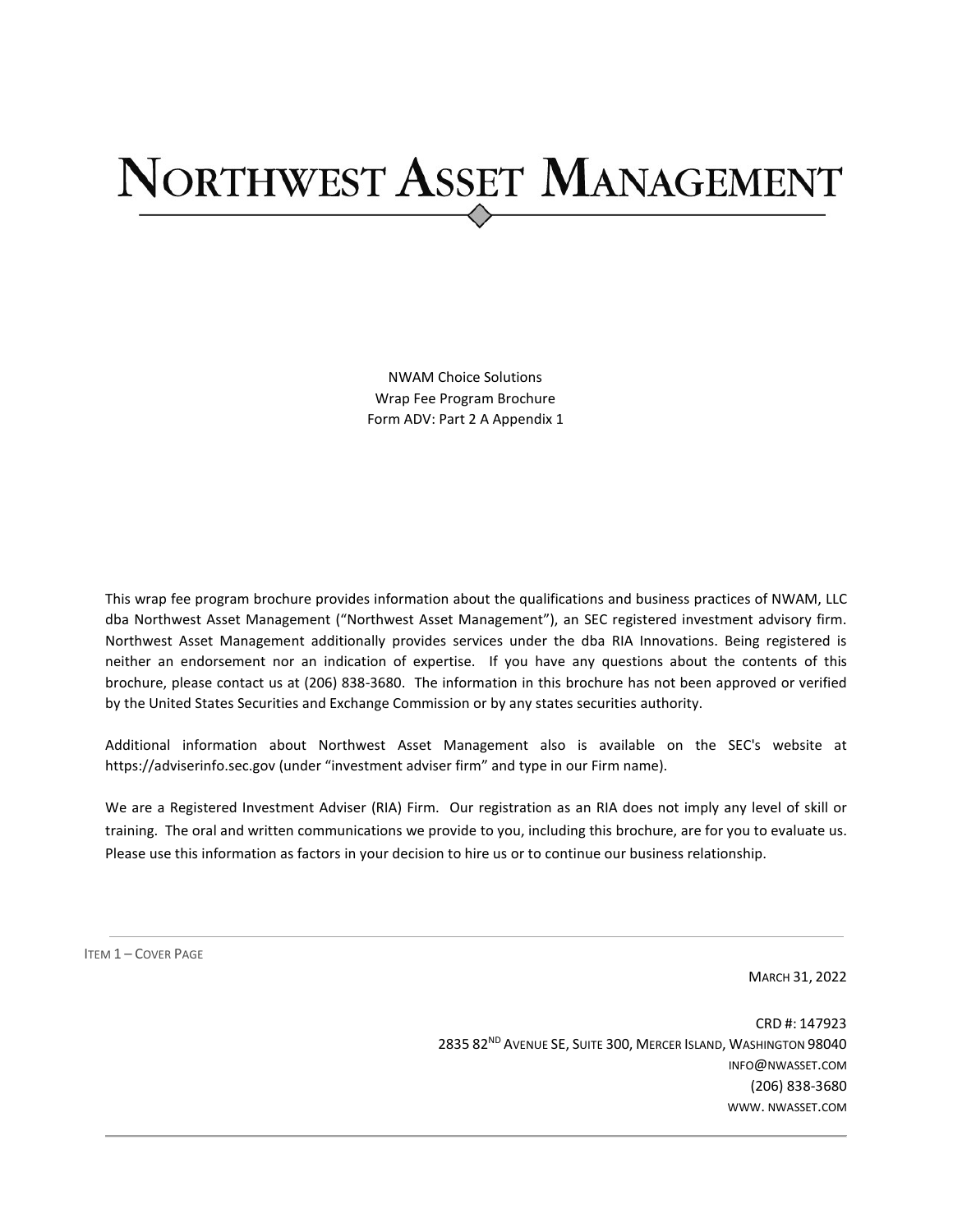<span id="page-1-0"></span>ITEM 2 – MATERIAL CHANGES

#### The following material changes since the March 25, 2021 document are listed below:

ITEM 4: Updated Assets Under Management

Item 4: Added the following language under *Investment Management Fees*:

Fee waivers or discounts which are not available to clients may be offered to Owners, Directors, Officers and Associated Persons of Northwest Asset Management and our related as well as to family members and friends of associated persons of Northwest Asset Management. It is important to note that it is possible that different investment advisor representatives may charge different asset management or account service fees or may waive certain custodian fees for providing the same types and level of service to clients. The specific level of services you will receive, and the asset management fees you will be charged will be specified in your investment advisory agreement

ITEM 6: Added the following language under *Investment Management*:

When we provide investment advice to you regarding your retirement plan account or individual retirement account, we are fiduciaries within the meaning of Title I of the Employee Retirement Income Security Act and/or the Internal Revenue Code, as applicable, which are laws governing retirement accounts. The way we make money creates some conflicts with your interests, so we operate under a special rule that requires us to act in your best interest and not put our interests ahead of yours. As fiduciaries we are obligated to do the following:

• Meet a professional standard of care when making investment recommendations (give prudent advice);

- Never put our financial interests ahead of yours when making recommendations (give loyal advice);
- Avoid misleading statements about conflicts of interest, fees, and investments;
- Follow policies and procedures designed to ensure that we give advice that is in your best interest;
- Charge no more than is reasonable for our services; and
- Give you basic information about conflicts of interest.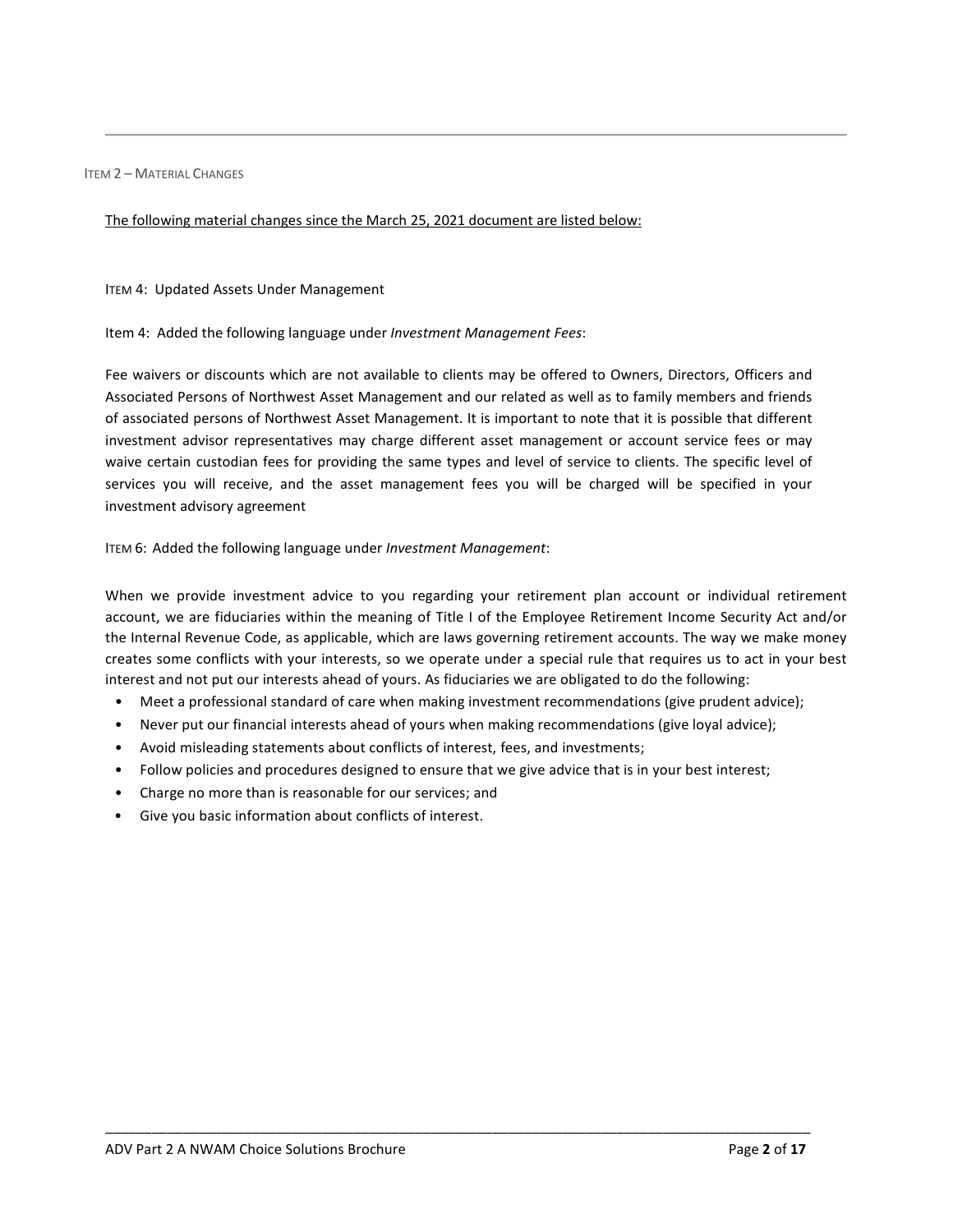<span id="page-2-0"></span>ITEM 3 – TABLE OF CONTENTS

[Item 1 – Cover Page1](#page-0-0)

[Item 2 – Material Changes 2](#page-1-0)

[Item 3 – Table of Contents 3](#page-2-0)

[Item 4 – Services, Fees and Compensation 4](#page-3-0)

[Item 5 – Account Requirements and Types of Clients 6](#page-5-0)

[Item 6 – Portfolio Manager Selection and Evaluation 7](#page-6-0)

[Item 7 – Client Information Provided to Portfolio Managers 10](#page-9-0)

[Item 8 – Client Contact with Portfolio Managers](#page-9-1) 10

[Item 9 – Additional Information](#page-9-2) 10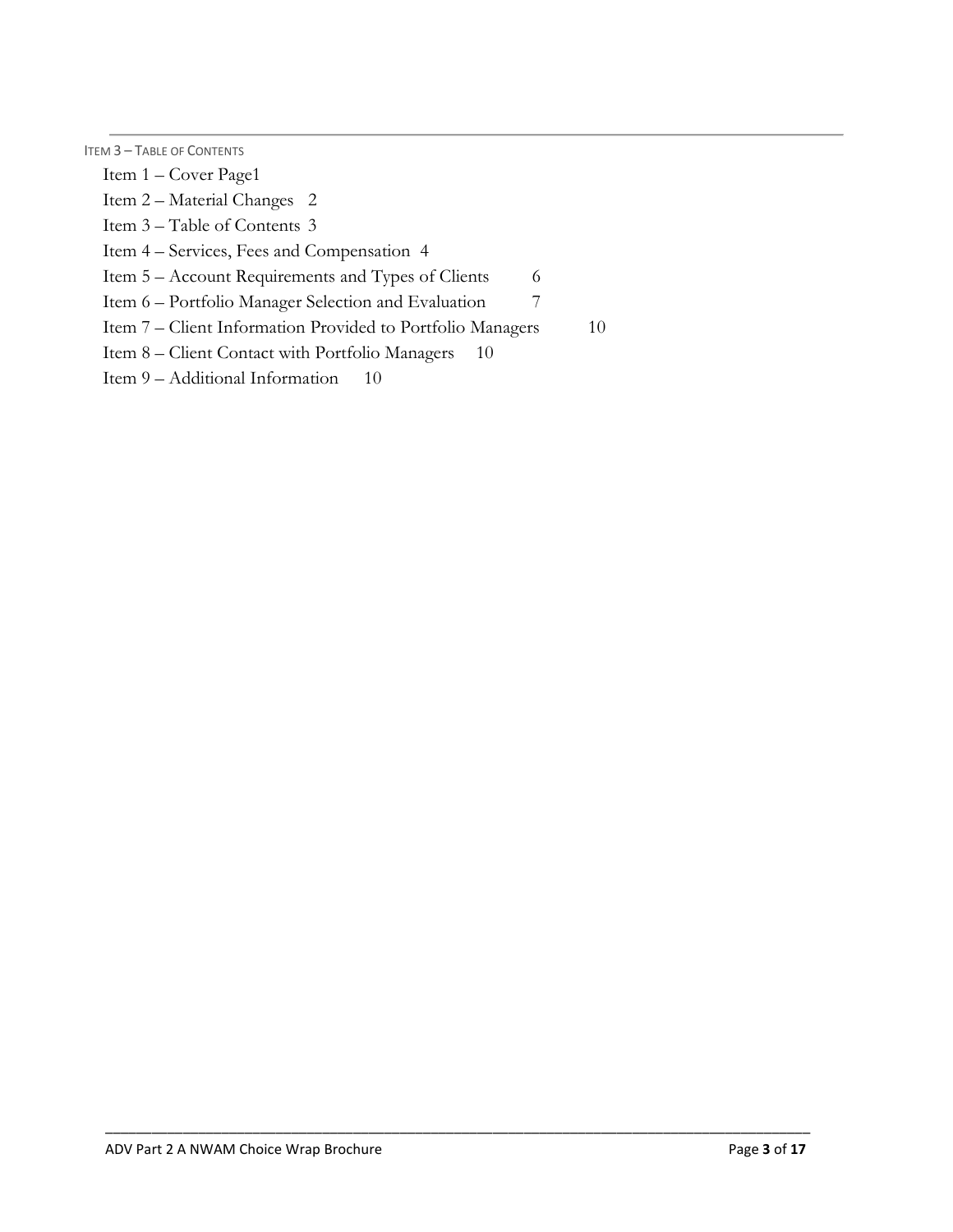<span id="page-3-0"></span>ITEM 4 – SERVICES, FEES AND COMPENSATION

#### **4a: Services & Fees**

Northwest Asset Management was established in July 2008 by managing member Gregory Allen Headrick, CFP®, Chief Compliance Officer. The firm's Chief Executive Officer is Nelly Mubashi, CRPS®. The main office is located at 2835 82<sup>nd</sup> Avenue SE, Suite 300, Mercer Island, Washington 98040.

Northwest Asset Management offers a wide range of investment advisory, planning and consulting services tailored to our clients' needs. For a description of all of these services, ask for a Northwest Asset Management ADV Part 2A firm Brochure.

Northwest Asset Management, as of December 31, 2021, has \$2,291,346,941.39 in discretionary reportable Assets under Management and \$941,376,951.50 in non-discretionary reportable for \$3,232,723,892.89 in assets under management.

#### *Investment Management Services*

This brochure describes Northwest Asset Management's Wrap Fee Program. Northwest Asset Management is the sponsor of the wrap fee program titled NWAM Choice Solutions Program ("CSP"). A wrap fee program allows our clients to pay a specified fee for investment advisory services and the execution of transactions. The advisory services may include portfolio management and/or advice concerning selection of other advisers, and the fee is not based directly upon transactions in their account.

The CSP program is offered only through accounts held at our partner custodians. Northwest Asset Management and the client will select a custodian and mutually agree on the investment strategy used by Northwest Asset Management to manage the account. We will assist the client in determining their current financial situation, financial goals and attitudes toward risk, which will allow Northwest Asset Management to implement appropriate asset allocations. We will continuously monitor client portfolios based on the individual needs of the client.

#### *Investment Management Fees*

The program charges an asset-based fee for advisory services, which includes the cost of executing securities transactions. There is no separate charge for brokerage commissions; however, clients normally will be charged any mark-ups or mark-downs with respect to fixed income securities and other fees as described under 4c: Additional Fees.

We charge a fixed percentage of assets under management, a transaction fee or a flat fee. The maximum annual fee is 1.75%. Fees are negotiable. As a result, fees may range from no charge to the maximum annual fee of 1.75%.

Fees may differ based on a number of factors:

- Size of the relationship Larger accounts may receive more favorable pricing.
- Level of services needed Accounts requesting more services may have higher fees.

- Investment Strategy
- Trading activity and active portfolio management actively managed accounts generally have higher fees than fixed income accounts, buy and hold portfolios, and mutual fund or exchange traded fund accounts.
- Advisor expertise and experience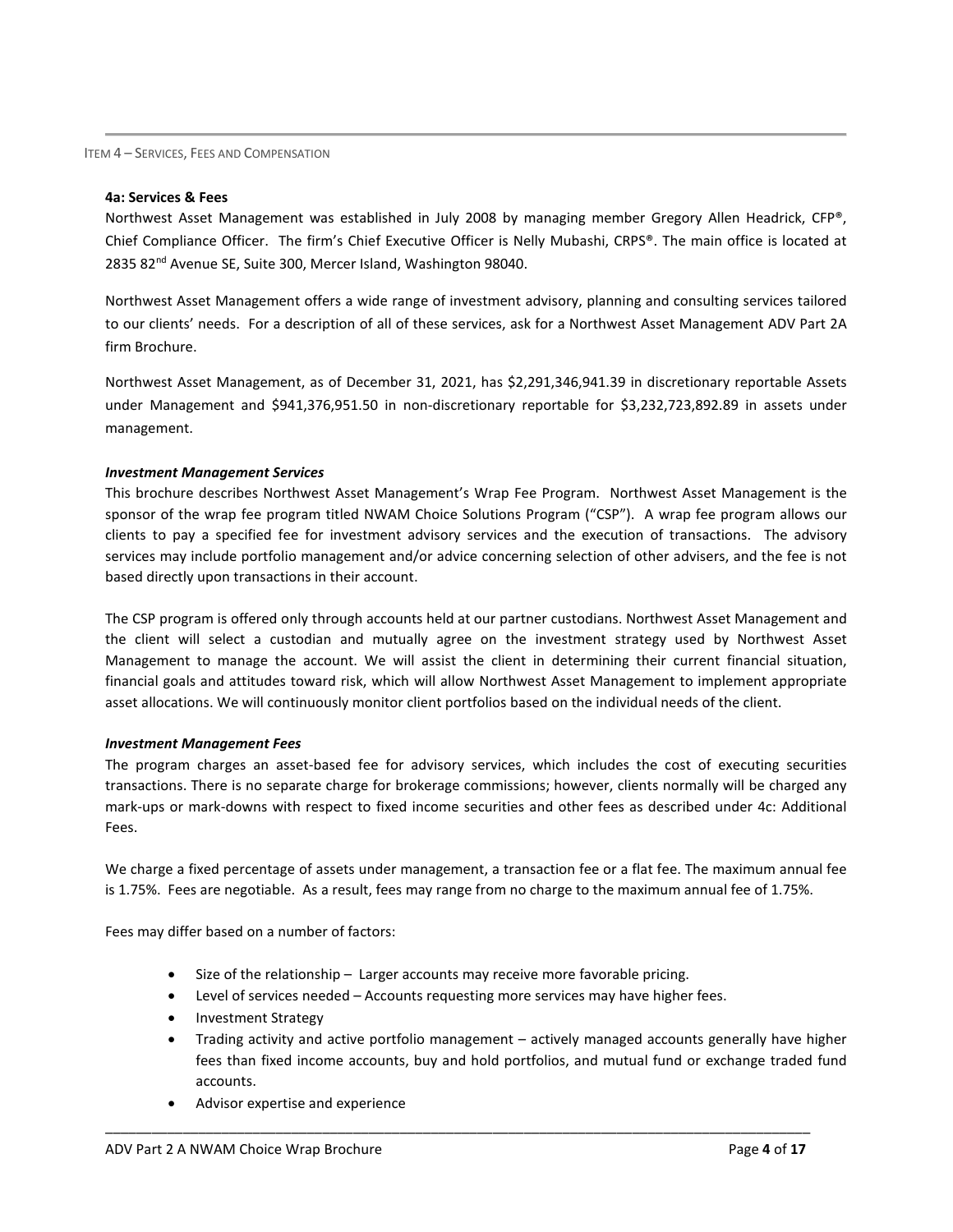Although the firm's advisors may provide similar services, fees may differ from advisor to advisor. You may contact us at  $\frac{info@nwasser.com}{info@nwasser.com}$  to request specific fee quotes for specific services from our investment advisor representatives.

Fee waivers or discounts which are not available to clients may be offered to Owners, Directors, Officers and Associated Persons of Northwest Asset Management and our related as well as to family members and friends of associated persons of Northwest Asset Management. It is important to note that it is possible that different investment advisor representatives may charge different asset management or account service fees or may waive certain custodian fees for providing the same types and level of service to clients. The specific level of services you will receive, and the asset management fees you will be charged will be specified in your investment advisory agreement

For purposes of determining value, securities and other instruments traded on a market for which actual transaction prices are publicly reported are valued at the last reported sale price on the principal market in which they are traded.

The fee includes the time and activities necessary to work with your attorney and/or accountant in reaching agreement on solutions, as well as assisting them in implementation of all appropriate documents. We are not responsible for attorney or accountant fees charged to you as a result of these activities.

Fees are paid quarterly in advance or arrears, as specified in the client contract. Either Northwest Asset Management or our client may terminate the investment advisory relationship at any time for any reason. When an agreement is terminated, we will refund any pre-paid, unearned fees based on the number of days remaining in the quarter after termination. Refunds will be made in the month following the end of the quarter in which the contract was terminated.

When an agreement is terminated, we will no longer have access to your account. You will be responsible for paying all fees including full quarterly custodial administrative fees, account closure fees, mutual fund fees and all trading costs due to the termination. Custodian may assess additional fees for transfer of illiquid investments. If there is insufficient cash in the account, the liquidation of some securities may be used to pay the fees. Prior to termination of an agreement, we can provide a good-faith estimate of these fees.

Fees to outside portfolio managers may be included as part of the Northwest Asset Management's fee outlined above with a portion of the fee charged going to the outside portfolio manager. The fee may also be charged in addition to Northwest Asset Management fees outlined above. When the fee is charged separately, specific fees and other terms and conditions under which a client engages an outside portfolio manager will be set forth in a separate written agreement with the designated outside portfolio manager. Fees for outside portfolio managers range from .2% to 1% of assets under management. Total fees will not exceed the industry standard of excessive fees which is 3%.

## *Other Investment Compensation*

Some representatives of Northwest Asset Management may receive commissions for the sale of securities or other investment products, including asset-based sales charges, 12b-1 fees, and service fees from the sale of mutual funds. This interest may conflict with the clients' interest of obtaining the lowest commission rate available. Therefore, we must determine in good faith, based on the "best execution" policy that such compensation is reasonable in relation to the value of the services provided by such executing broker-dealers.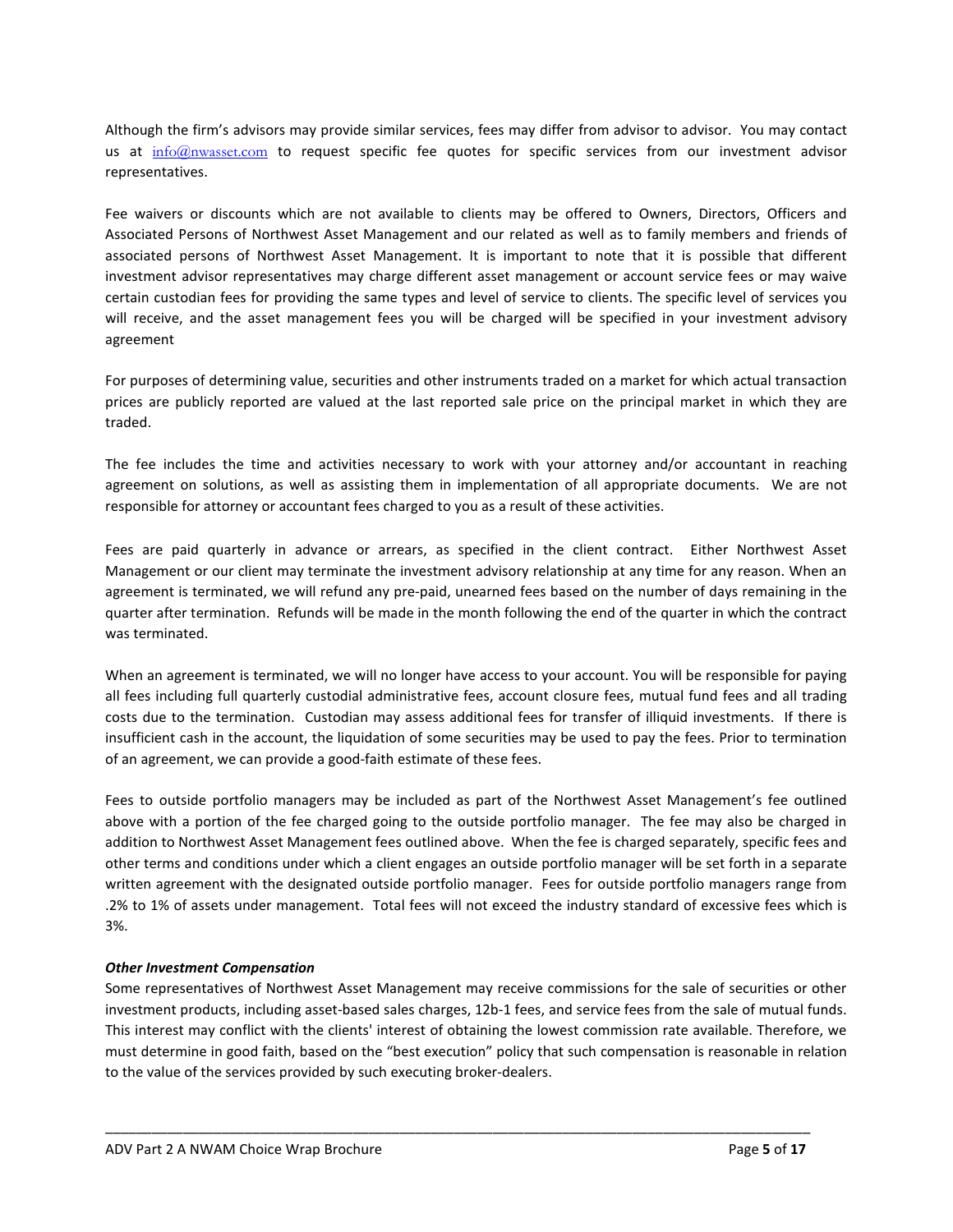Upon a client's request, Northwest Asset Management's representatives will make available a description of what the manager obtained through soft dollar arrangements and/or 12b-1 fees, the names of the broker-dealers providing those fees, products or services, the amount of commissions generated for the requesting client's account, and other information regarding the use of the particular broker-dealer.

#### **4b: Relative Cost of Services**

A wrap fee program allows our clients to pay a specified fee for investment advisory services and the execution of transactions. The advisory services may include portfolio management and/or advice concerning selection of other advisers, and the fee is not based directly upon transactions in your account. Your fee is bundled with our costs for executing transactions in your account(s). This may result in a higher advisory fee to you. We do not charge our clients higher advisory fees based on their trading activity, but you should be aware that we may have an incentive to limit our trading activities in your account(s) when we are charged for executed trades. By participating in a wrap fee program, you may end up paying more or less than you would through a non-wrap fee program where a lower advisory fee is charged, but trade execution costs are passed directly through to you by the executing broker.

#### **4c: Additional Fees**

The program's quarterly fee does not include: (i) fees charged by outside portfolio managers (ii) annual account fees or other administrative fees, such as wire fees, charged by custodians; (iii) underwriting or dealer concessions or related compensation in connection with securities acquired in underwritten offerings; (iv) certain odd-lot differentials, transfer taxes, transaction fees mandated by the Securities Act of 1934, postage and handling fees, and charges imposed by law with regard to transaction in the client's account; and (v) advisory fees and expenses of mutual funds (including money market funds), ETFs, closed-end investment companies or other managed investments, if any are held in client's accounts.

When Northwest Asset Management acts as the client's agent in purchasing securities (except in purchases in underwritten offerings other than for open-end mutual funds), the client should be aware that the quarterly fee does not cover certain cost associated with securities transactions in the over-the-counter market where Northwest Asset Management must approach a dealer or market maker to purchase or sell the security. Such cost includes a mark-up, mark-down or spread and odd lot differentials or transfer taxes imposed by law. Because Northwest Asset Management will be paying to the Custodian the transaction and execution costs of securities transactions a potential conflict of interest may arise creating a disincentive for Northwest Asset Management to trade securities in client accounts.

## **4d: Referrals and Compensation**

Our advisors receive a portion of the advisory fee that you pay us. This may create an incentive to recommend that you participate in a wrap fee program rather than a non-wrap fee program (where you would pay for trade execution costs) or brokerage account where commissions are charged. In some cases, our advisors may stand to earn more compensation from advisory fees paid to us through a wrap fee program arrangement than they might receive from a different advisory service.

## ITEM 5 – ACCOUNT REQUIREMENTS AND TYPES OF CLIENTS

<span id="page-5-0"></span>Northwest Asset Management caters primarily to affluent individuals and their retirement accounts, family offices and family investment vehicles who seek an approach to capital appreciation by investing in established stocks, exchange traded funds, mutual funds and fixed income. Northwest Asset Management investment programs are also suitable for institutional investors such as pension and profit sharing plans, trust, estates and/or charitable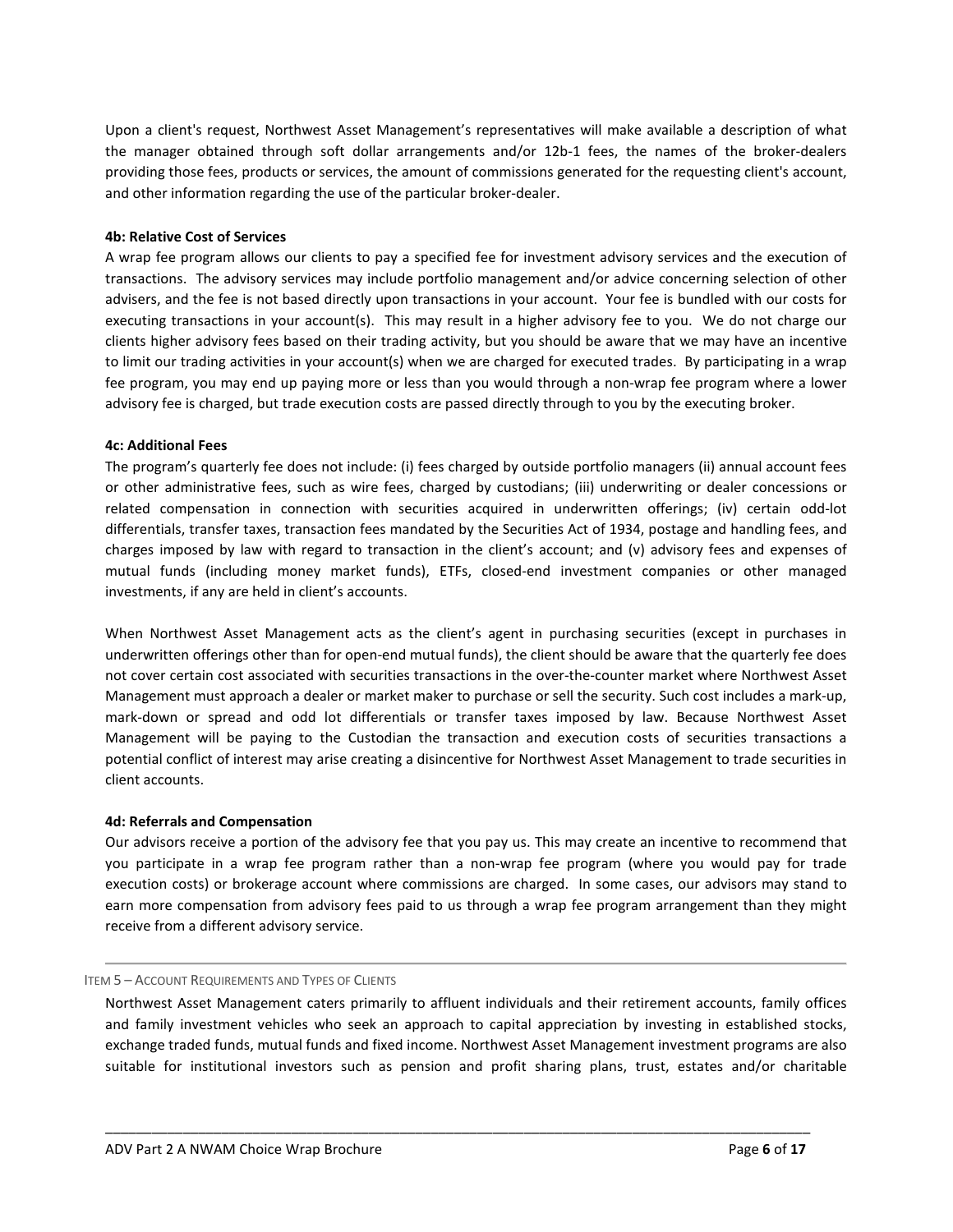organizations and corporations. While there is no account minimum, Northwest Asset Management may decline to accept accounts smaller than \$500,000.

Clients should carefully review the disclosure documents of outside portfolio managers and sub-advisers regarding account minimums and whether those account minimums are negotiable.

ITEM 6 – PORTFOLIO MANAGER SELECTION AND EVALUATION

#### **6a: Selection of Managers**

The specific terms and conditions under which a client engages an outside portfolio manager may be set forth in a separate written agreement with the designated outside portfolio manager. In addition to this brochure, clients may also receive the written disclosure documents of the respective outside portfolio manager engaged to manage their assets.

We select and review outside portfolio managers based on the following factors:

- <span id="page-6-0"></span>• Past performance;
- Investment philosophy and style;
- Market outlook;
- Experience of portfolio managers and executive team;
- Disciplinary, legal and regulatory histories of the firm and its associates; and
- Review of ADV, including conflicts of interest

We do not calculate portfolio manager performance. Instead, we rely upon the performance figures based on client's monthly or quarterly statements or reports provided to us by outside portfolio managers. As a result, performance information may not be calculated on a uniform and consistent basis. You should be aware that our firm cannot actively monitor outside portfolio managers conflicts of interest, daily trading activity and other operational issues.

Since our firm and its in-house professionals also act as portfolio managers, this may create a conflict of interest in that other investment advisory firms may charge the same or lower fees than our firm for similar services. Our related person portfolio managers are not subject to the same selection and review as outside portfolio managers that participate in the wrap fee program.

## **6b: Related Persons**

Northwest Asset Management utilizes its in-house professionals to act as portfolio managers.

## **6c: Additional Information**

## *Types of Advisory Services*

Northwest Asset Management offers investment advisory services tailored to our clients' needs.

## Investment Management

We provide a customized approach to investment management. Our process includes defining goals, assessing risk, developing a strategy, implementing the strategy, monitoring progress. We provide ongoing reporting that can be accessed via the internet or provided through monthly statements. We understand that every client has unique goals and risk tolerance and we design an investment strategy for those unique circumstances. These may include a traditional and time tested strategic asset allocation approach or new and innovative active asset allocation strategies or a mix of other strategies.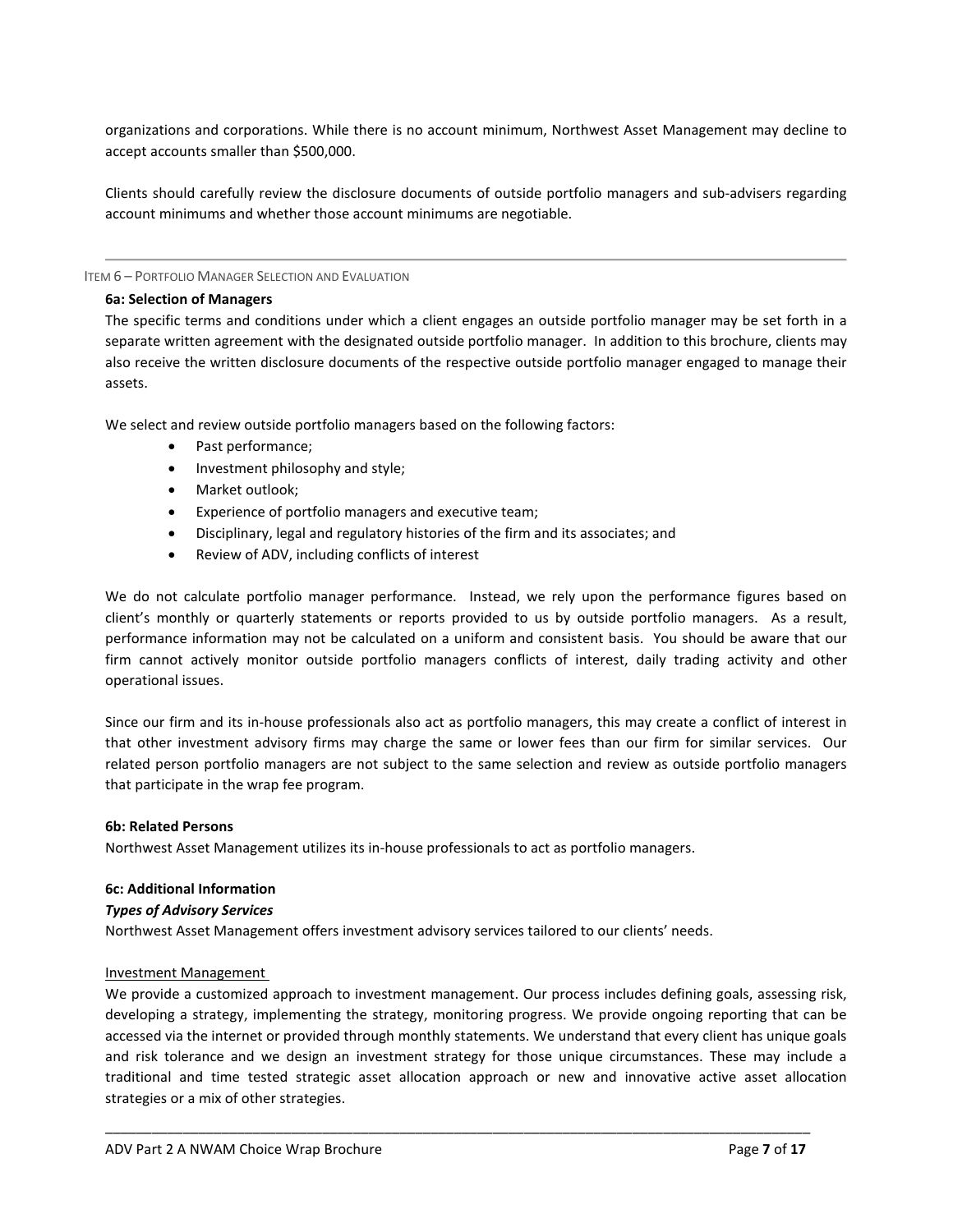We understand the challenges employers face in providing retirement plan benefits (401k, Profit Sharing, SIMPLE, SEP, etc.) for employees. Our goal is to simplify our clients' lives through a responsive, integrated approach and deliver to you the level of service and expertise that you need, no matter the size or complexity.

When we provide investment advice to you regarding your retirement plan account or individual retirement account, we are fiduciaries within the meaning of Title I of the Employee Retirement Income Security Act and/or the Internal Revenue Code, as applicable, which are laws governing retirement accounts. The way we make money creates some conflicts with your interests, so we operate under a special rule that requires us to act in your best interest and not put our interests ahead of yours. As fiduciaries we are obligated to do the following:

- Meet a professional standard of care when making investment recommendations (give prudent advice);
- Never put our financial interests ahead of yours when making recommendations (give loyal advice);
- Avoid misleading statements about conflicts of interest, fees, and investments;
- Follow policies and procedures designed to ensure that we give advice that is in your best interest;
- Charge no more than is reasonable for our services; and
- Give you basic information about conflicts of interest.

#### *Performance Based Fees and Side-by-Side Management*

Northwest Asset Management does not charge advisory fees on the performance of funds or securities in your account.

## *Methods of Analysis, Investment Strategies and Risk of Loss*

#### Strategies and Analysis

Northwest Asset Management uses multiple strategies in order to best meet the diverse needs of our clients. We use multiple sources of information in performing our research, including sources such as reports and articles in financial media, financial magazines, research prepared by others, industry publications, corporate rating services, prospectuses, company press releases and annual reports and filings with the SEC. Northwest Asset Management generally uses fundamental analysis to evaluate securities and market conditions. Fundamental analysis does not attempt to anticipate market movements. Using this method of analysis presents a potential risk as prices of securities can move up or down due to company-specific circumstances as well as in line with the overall market regardless of the economic factors considered in evaluation.

We believe it is important that each client know that our strategy is tailored to best meet their goals and needs. Each client presents a unique profile, and we may employ one or more strategies or methods to meet their goals.

## Modern Portfolio Theory

Northwest Asset Management generally adheres to the principles of Modern Portfolio Theory, which advocates investing across different asset classes to increase diversity and reduce risk. Based on our research and the research of others, we will generally diversify your assets among cash equivalents (money market funds); high-quality, shortterm bonds; large and small company stocks; and growth (higher-priced) and value (lower-priced) stocks in the U.S. and foreign developed markets. In certain circumstances, large, small, growth, and value stocks in select emerging markets and/or shares of real estate investment trusts (REITs) and commodity indexes will be included in diversified portfolios.

## Asset Allocations

Northwest Asset Management recommends a mix of asset classes for your portfolio based on an assessment of your long-term financial objectives. Where appropriate, we will recommend an allocation to high-quality, short-term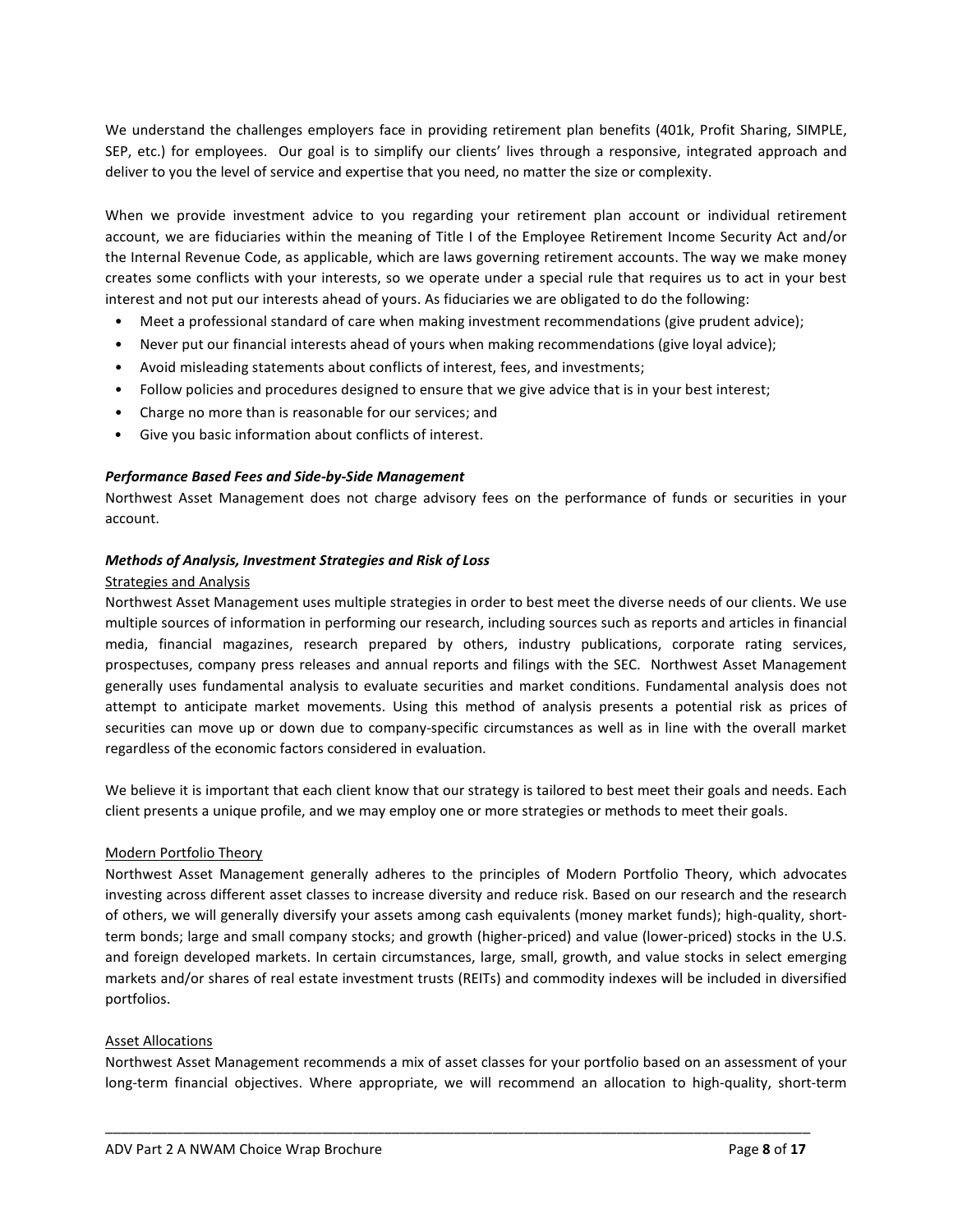bonds (within a broadly diversified index or asset class mutual fund) to reduce overall portfolio risk, generate a more predictable cash flow (interest income), facilitate portfolio rebalancing, and provide a hedge against inflation.

If your objective is a higher annual expected return and you are willing to accept a higher degree of risk, we will recommend a portfolio with greater allocations to stocks in general and small company and value stocks specifically (using index or asset class mutual funds). Recommended stock allocations will generally be globally diversified among the U.S. and foreign developed markets. In certain circumstances, we may include emerging markets and REITs in limited percentages. Our recommended asset allocation is not influenced by current market conditions. This asset allocation (which becomes your written "Investment Policy") is altered only when your long-term investment objectives have changed.

## **Rebalancing**

Asset allocations for your portfolio will change as financial markets rise and fall and the specific assets of different parts of your portfolio change. This creates the opportunity to selectively rebalance your portfolio in order to bring asset class percentages back to your policy targets. Asset classes that have risen beyond predetermined limits are sold by an amount that brings the allocation back in line with policy targets, and those that have fallen in value are purchased in the same way. This is a method of buying low and selling high that is not based on trying to predict the direction of markets or asset returns.

This rebalancing has the effect of enhancing portfolio returns while maintaining the agreed-upon risk. In order to limit rebalancing transactions and the costs associated with buying and selling mutual funds through the chosen custodian, Northwest Asset Management has pre-determined ranges in which allocations may vary and at which rebalancing is initiated.

## Specific Investments

While we generally select ETFs, mutual funds or similar securities, we may at times select individual securities for client portfolios. In these cases, Northwest Asset Management examines each securities management, financial condition, and market position and ensures that any purchases of individual securities work towards the clients' portfolio goals, investment horizons and exposure to risk.

## Investment Strategy Risks

As recent global and domestic economic events have indicated, performance of any asset or asset class is not guaranteed, and can indeed be unpredictable. As a result, there is a risk of loss of the assets we manage as a result of both allocation and the status of the markets when we rebalance.

While all current research, academia and data allow us to understand and map asset classes and their risk and return, there is a risk that they, or our analysis, are wrong and will lead to losses. Additionally, correlations among asset classes may be judged incorrectly, which also may incur risk of loss as diversification may not be properly balanced. Additionally, minor or severe market conditions may significantly drive gains or losses in one assert class over another, causing unexpected losses. There is a risk that rebalancing at any moment in time will not match current market directions, leading to risk of loss.

# Risk of Loss

All investments include a risk of loss. In addition, as recent global and domestic economic events have indicated, performance of any investment is not guaranteed. As a result, there is a risk of loss of the assets we manage that may be out of our control. We use our best efforts as fiduciary to manage your assets. However, we cannot guarantee any level of performance or that you will not experience financial loss.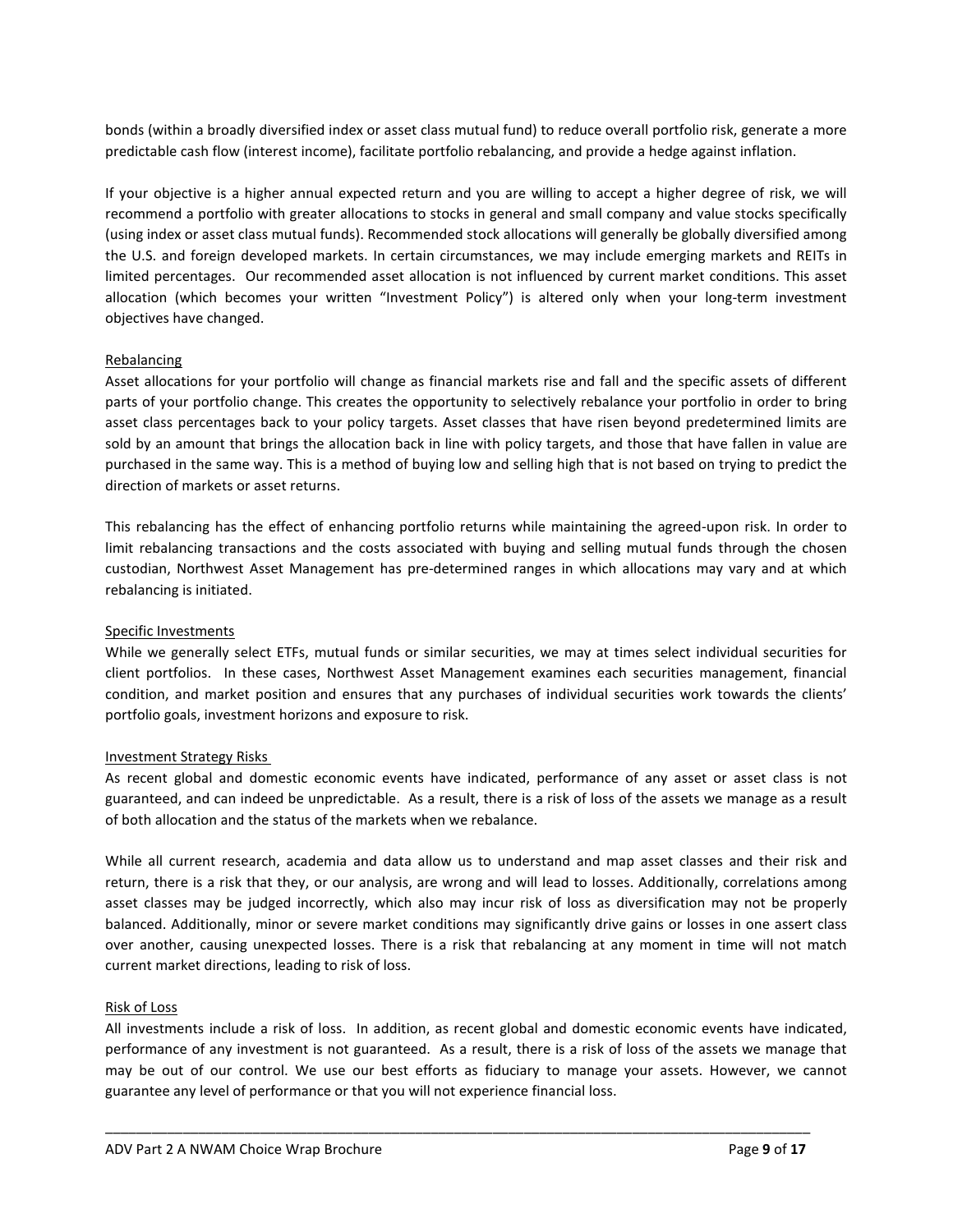Northwest Asset Management will use our best judgment and act as fiduciary in rendering services to you. We cannot warrant or guarantee any particular level of account performance, or that the account will be profitable over time. Not every investment decision or recommendation made by us will be profitable. You assume all market risk involved in the investment of account assets under the agreement and understand that investment decisions made for any accounts are subject to various market, currency, economic, political and business risks. Except as may otherwise be provided by law, we will not be liable to you for (a) any loss that you may suffer by reason of any investment decision made or other action taken or omitted in good faith by Northwest Asset Management with that degree of care, skill, prudence and diligence under the circumstances that a prudent person acting in a fiduciary capacity would use; (b) any loss arising from our adherence to your instructions; or (c) any act or failure to act by a custodian of your account. Nothing in this document shall relieve us from any responsibility or liability we may have under state or federal statutes.

#### *Sales Aggregation*

We have adopted policies and procedures for aggregating and allocating client securities transactions. If each client participating in an aggregate order receives its full allocation, then each participating client generally receives the average price per share paid or received for the purchased or sold securities. If each client participating in an aggregated order receives less than its full allocation, then each participating client generally receives its pro rata share of the executed order.

#### *Voting Client Securities*

Northwest Asset Management does not vote proxy for any of its client. Each client is responsible for receiving and voting proxies for any and all securities maintained in their account. Clients may delegate proxy voting authority to a third-party representative (non-advisory personnel) by filing the appropriate custodial form(s). However, do not hesitate to contact us if you need any help or clarification regarding proxies.

#### ITEM 7 – CLIENT INFORMATION PROVIDED TO PORTFOLIO MANAGERS

<span id="page-9-0"></span>Northwest Asset Management will assist the client in determining their current financial situation, financial goals, reasonable restrictions and attitudes toward risk. The risk profile is used to help determine which portfolio manager(s) fits clients' investment needs. At least annually, Northwest Asset Management will contact clients to determine whether they have had any changes to their profile. Should changes occur to a client's profile before the annual call or meeting, it is the client's responsibility to contact Northwest Asset Management as soon as possible.

#### ITEM 8 – CLIENT CONTACT WITH PORTFOLIO MANAGERS

<span id="page-9-1"></span>Client access to Northwest Asset Management portfolio managers is not restricted in any way.

ITEM 9 – ADDITIONAL INFORMATION

#### <span id="page-9-2"></span>**9.a: Disciplinary information**

We do not have any legal, financial or other "disciplinary" items to report to you. We are obligated to disclose any disciplinary event that would be material to you when evaluating our Firm and its associated persons.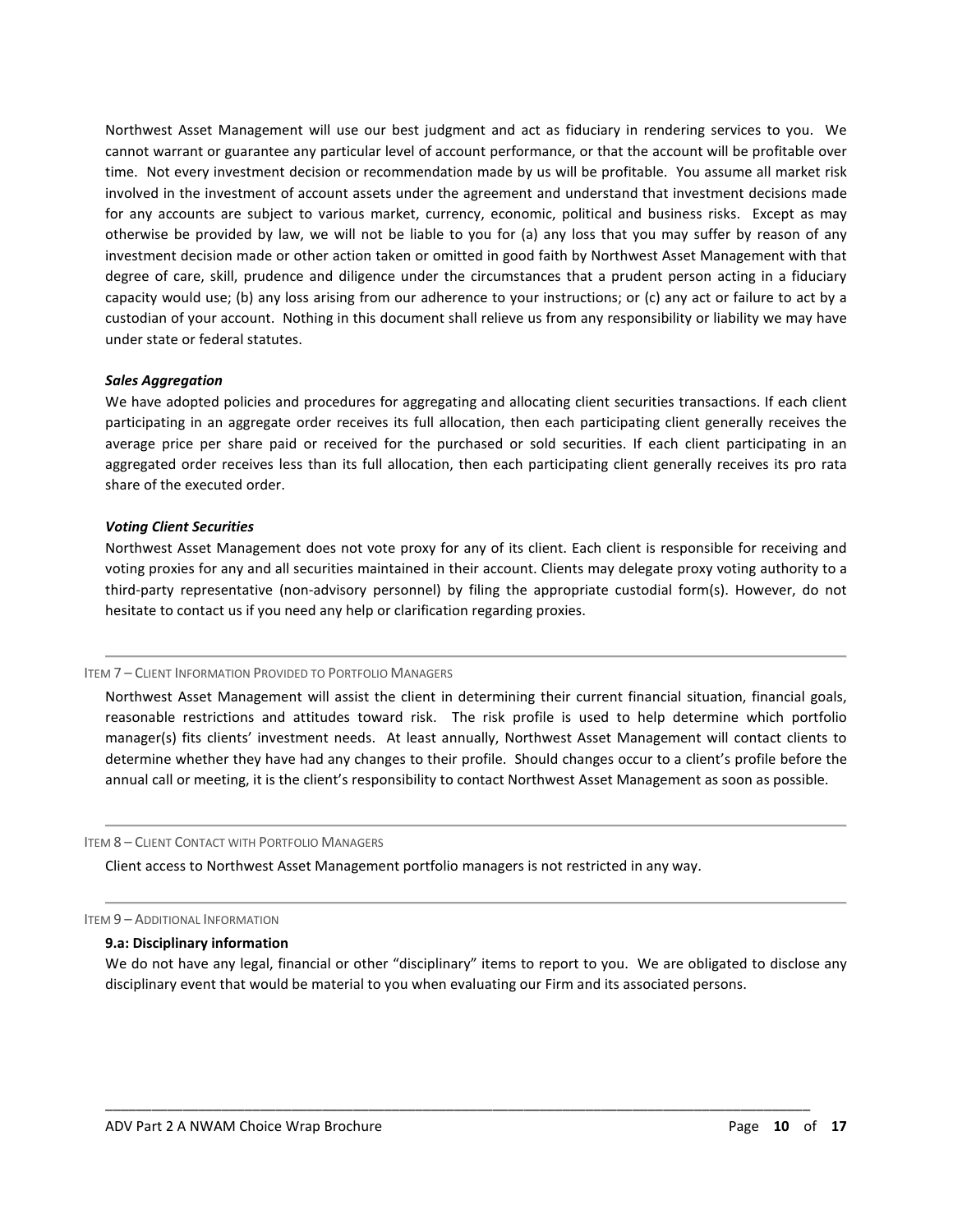## **9.b: Broker Dealers, Registered Representatives and other Relationships** *Broker Dealers and Registered Representatives*

Certain associated persons of Northwest Asset Management are registered representatives of Purshe Kaplan Sterling Investments, Inc. ("PKS''), a registered broker-dealer and member FINRAISIPC. PKS is a broker-dealer that is independently owned and operated and is not affiliated with our firm. In order to comply with FINRA Conduct Rule 3280, PKS as an unaffiliated broker-dealer may periodically review the investment advisory transactions of our firm. This information will be viewed by PKS' compliance department personnel for supervisory purposes only. No information viewed will be utilized for purposes of solicitation or shared with any affiliation outside the scope of regulatory compliance.

Employees who are registered representatives are paid fees/commissions based on sales of securities, which may include 12b-1 fees. When acting in the capacity of a registered representative, the Adviser and/or associated persons may place clients in investment products sold through PKS and may receive the usual and customary commissions or fees on the products that the client purchases. Receiving commissions on products may cause a conflict of interest. Therefore, the advisory client is free to select any broker dealer company the client desires for implementation of Adviser's recommendations.

# *Registration as a Futures Commission Merchant, Commodity Pool Operator, or a Commodity Trading Advisor* Neither Northwest Asset Management nor our employees hold any of the above registrations.

# *Registration Relationships Material to this Advisory Business and Possible Conflicts of Interests*

The principal business of Adviser is that of a registered investment adviser and provider of financial planning services. Some of the principals and associated persons of the firm may be licensed as insurance agents and consultants. When acting in the capacity of an insurance agent, the Adviser and associated persons may receive the usual and customary commissions or fees associated with the insurance products that the client purchases. Receiving commissions on insurance products may cause a conflict of interest. Therefore, the advisory client is free to select any insurance company the client desires for implementation of Advisers' insurance recommendations.

Northwest Asset Management may execute transactions with broker-dealers that pay a portion of 12b-1 fees to our principals or advisors. This interest may conflict with your interest of obtaining the lowest commission rate available. Therefore, we must determine in good faith, based on the "best execution" policy that such commissions are reasonable in relation to the value of the services provided by such executing broker-dealers.

## *Selection of Other Advisors and How this Adviser is Compensated for those Selections*

Northwest Asset Management may select outside portfolio managers or sub-advisors. We are not compensated for that selection. A portion of the fees you pay us may be used to compensate the outside portfolio manager or subadvisor. The fees paid and parties involved are clearly set forth in the agreements between Northwest Asset Management, our client and the outside portfolio manager or sub-advisor.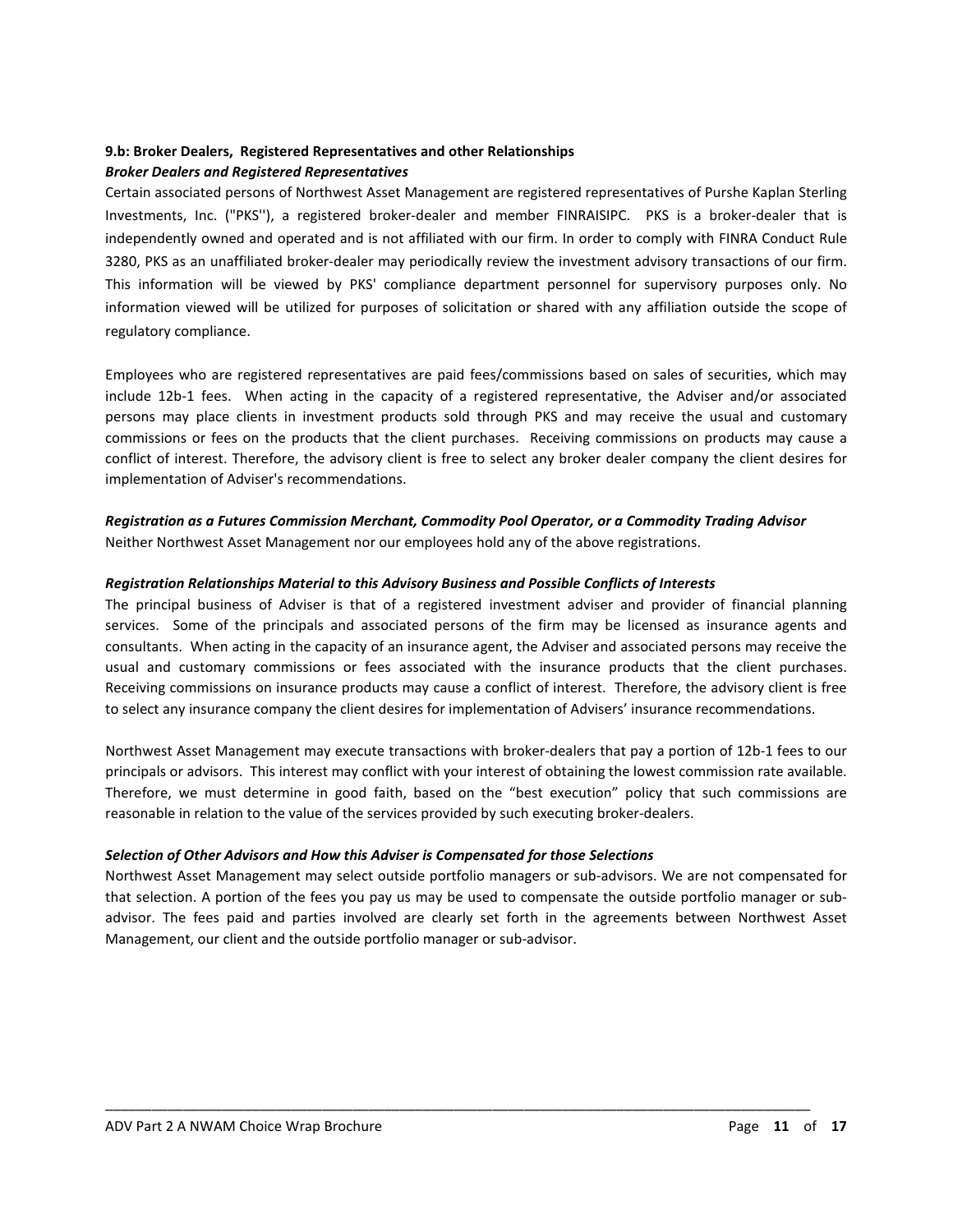# **9c: Code of Ethics, Participation or Interest in Client Transactions**

# *Code of Ethics Description*

We have adopted a Code of Ethics to which all investment advisor representatives and employees are bound to adhere. The key component of our Code of Ethics states that Northwest Asset Management and its investment advisor representatives and employees shall always:

- Act with integrity, competence, dignity, and ethically when dealing with the public, clients, prospects, employers, and employees.
- Exercise its authority and responsibility for the benefit and interest of its clients first and to refrain from having outside interests that conflict with the interests of its clients. Northwest Asset Management must avoid any circumstances that might adversely affect or appear to affect its duty of complete loyalty to its clients.
- Refrain from disclosing any nonpublic personal information about a client to any nonaffiliated third party unless the client expressly gives permission to Northwest Asset Management to do so. All client information will otherwise be treated as confidential.
- Maintain the physical security of nonpublic information, including information stored on computers.

This Code of Ethics is in place to guide the personal conduct of our team and embodies our fiduciary duties and responsibilities to you and sets forth our practice of supervising the personal securities transactions of employees with prior or concurrent access to client trade information. A copy of the Northwest Asset Management Code of Ethics is available, free of charge, upon request.

# *Participation or Interest in Client Transactions*

Northwest Asset Management, or its employees, may buy and sell some of the same securities for our own accounts that we buy and sell for our clients. We will always buy or sell from our clients' accounts before we buy or sell from our accounts. In some cases Northwest Asset Management, or its employees, may buy or sell securities for our own accounts and not for clients' accounts, as it may not meet the objectives or plans for the client. There are possible conflicts of interest, which our Code of Ethics addresses. We will always evaluate our activity from the view of our clients to ensure that any and all required disclosures are made. For example, we will disclose anything that would cause you to be unfairly influenced to make any decision regarding actions or inactions in your account.

We will not recommend securities or other investment products to our clients in which Northwest Asset Management or any related person has an ownership or proprietary interest.

Northwest Asset Management always tries to get the best price for the client. Northwest Asset Management has in place internal controls and processes to allow contemporaneous trading (submitting Northwest Asset Management or employee orders at the same time as client order) in block or aggregate trades. In other cases, except in the case of unaffiliated mutual funds, we will always trade individual securities in a client account before we trade Northwest Asset Management or employee accounts.

# **9d: Review of Accounts**

# *Periodic Reviews*

Accounts are reviewed by Gregory Headrick, CCO or qualified staff members. All reviews are either conducted or supervised by Gregory Headrick, CCO. The frequency of reviews is determined based on the client's investment objectives or plan, but no less than annually. More frequent reviews may also be triggered by a change in the client's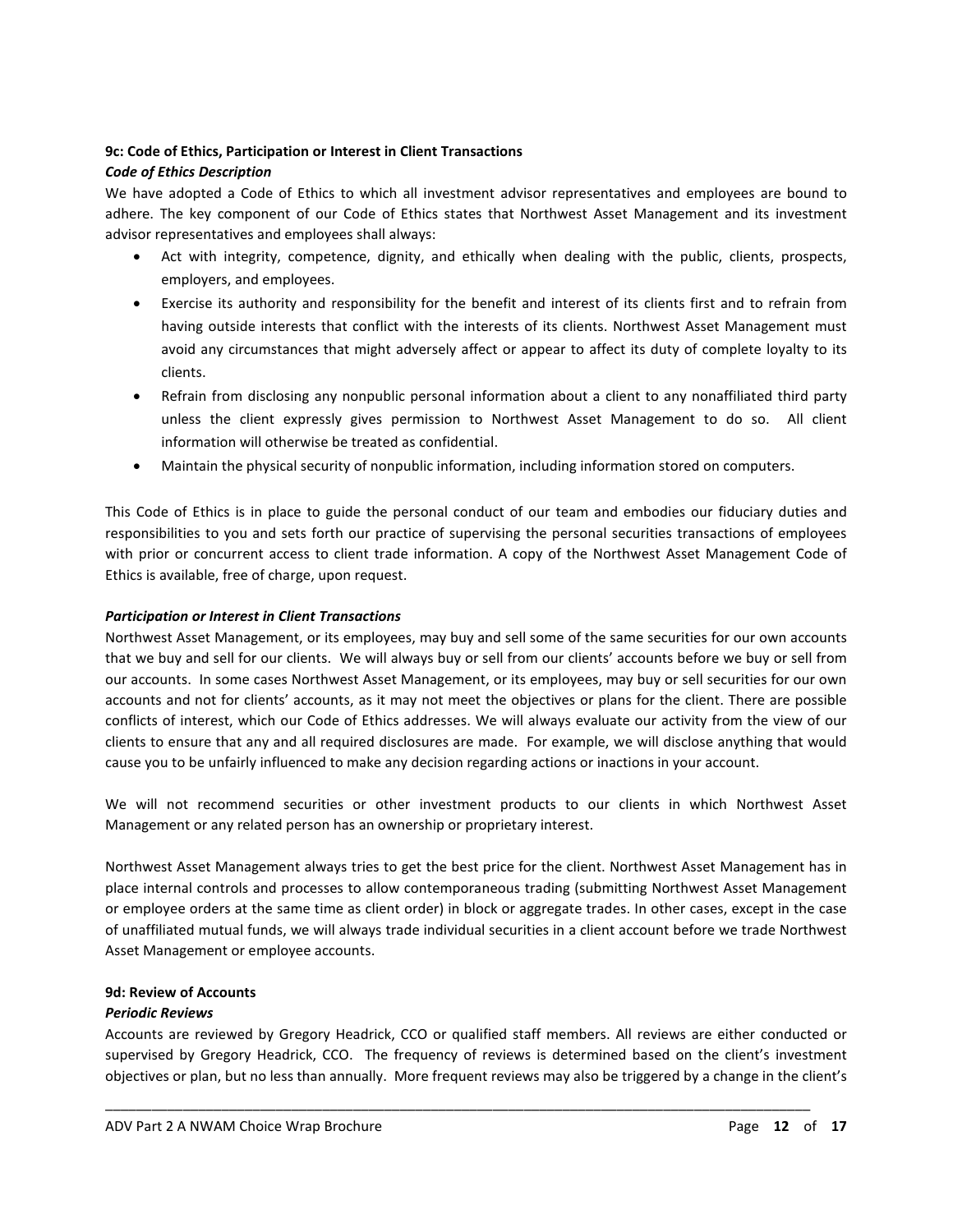investment objectives; tax considerations; large deposits or withdrawals; large sales or purchases; loss of confidence in corporate management; or, changes in macro-economic climate.

#### *Review Triggers*

More frequent reviews are triggered by a change in client's investment objectives; tax considerations; large deposits or withdrawals; large sales or purchases; loss of confidence in corporate management; or, changes in economic climate.

## *Regular Reports*

All investment advisory clients receive reports as needed, but no less than annually, on representative investments recommended specifically by the Northwest Asset Management. Investment advisory clients also receive standard account statements from the custodian of their accounts on a monthly basis.

## **9.e: Client Referrals and Other Compensation**

#### *Economic Benefits Provided by Third Parties for Advice Rendered to Clients*

Northwest Asset Management participates in and may recommend to clients' broker-dealers for custody and brokerage services. Adviser may receive from broker-dealers certain additional economic benefits ("Additional Services") that may or may not be offered to any other independent investment Advisers participating in the program.

The custodian may provide Additional Services to Adviser in its sole discretion and at its own expense, and Adviser does not pay any fees for the Additional Services. Adviser may have entered into a separate agreement ("Additional Services Addendum") to govern the terms of the provision of the Additional Services. These benefits include the following products and services (provided without cost or at a discount): receipt of duplicate client statements and confirmations; research related products and tools; consulting services; access to a trading desk serving Northwest Asset Management participants; access to block trading (which provides the ability to aggregate securities transactions for execution and then allocate the appropriate shares to client accounts); the ability to have advisory fees deducted directly from client accounts; access to an electronic communications network for client order entry and account information; access to mutual funds with no transaction fees and to certain institutional money managers; and discounts on compliance, marketing, research, technology, and practice management products or services provided to Northwest Asset Management by third party vendors.

Adviser's receipt of Additional Services raises potential conflicts of interest. In providing Additional Services to Adviser, custodian most likely considers the amount and profitability of the assets in, and trades placed for, Adviser's Client accounts. The custodian or broker dealer always has the right to terminate the Additional Services Addendum with Adviser, in its sole discretion, provided certain conditions are or are not met. Consequently, in order to continue to obtain the Additional Services, Adviser may have an incentive to recommend to its Clients that the assets under management by Adviser be held in custody with and to place transactions for Client accounts. Adviser's receipt of Additional Services does not diminish its duty to act in the best interests of its Clients, including seeking best execution of trades for Client accounts.

Broker-dealers may also have paid for business consulting and professional services received by Northwest Asset Management's related persons. Some of the products and services made available by broker-dealers through the program may benefit us but may not benefit our client accounts. These products or services may assist us in managing and administering client accounts, including accounts not maintained at the broker-dealer. Other services made available are intended to help us manage and further develop our business enterprise.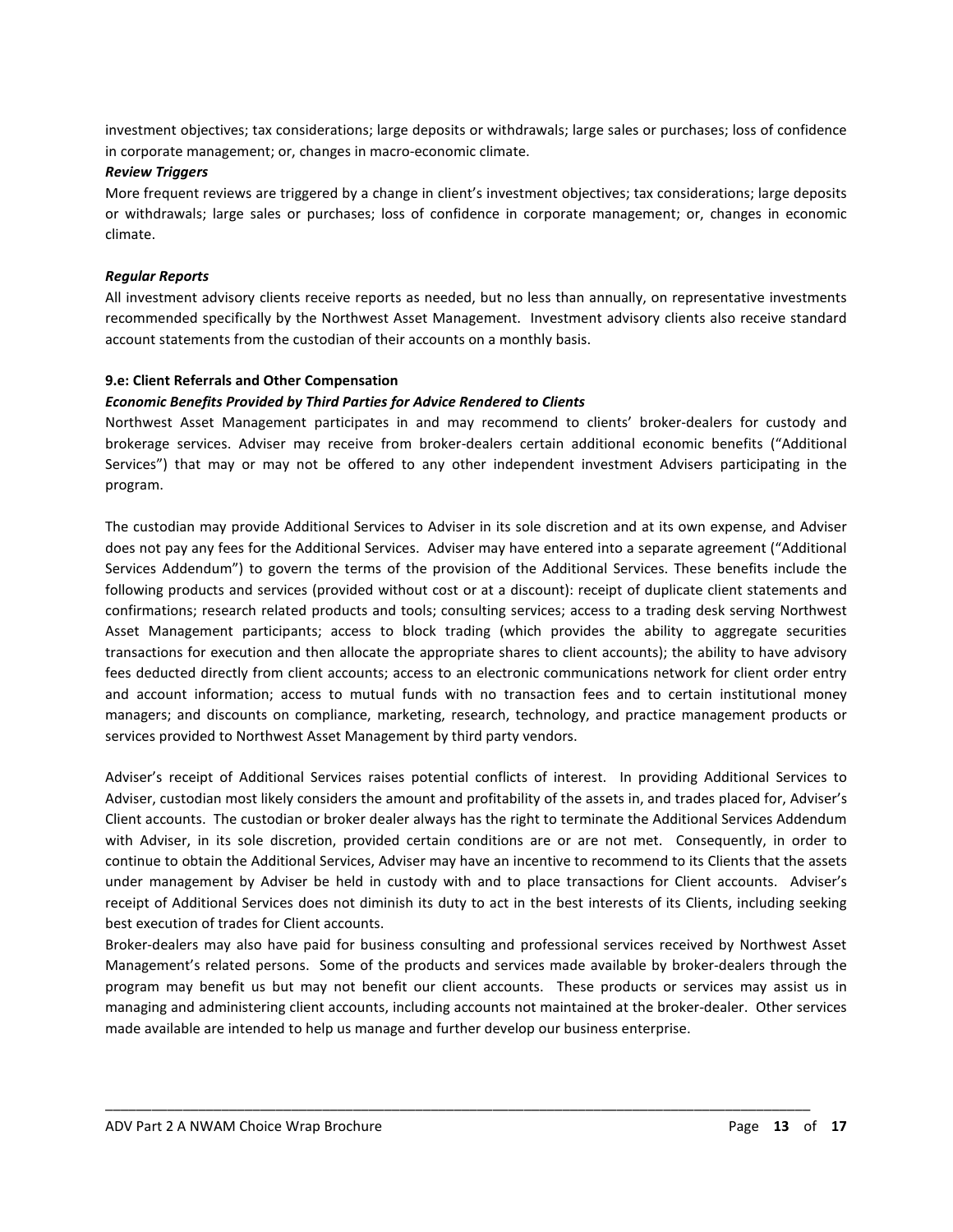The benefits received by Northwest Asset Management or our personnel through participation in the program does not depend on the amount of brokerage transactions directed. As part of our fiduciary duties to clients, Northwest Asset Management endeavors at all times to put the interests of our clients first. Clients should be aware, however, that the receipt of economic benefits by Northwest Asset Management or our related persons in and of itself creates a potential conflict of interest and may indirectly influence the our choice of broker-dealer for custody and brokerage services.

Northwest Asset Management will always act in accordance with all applicable federal and state regulations governing registered investment advisory practices.

## Services that Benefit You.

You gain access to a broad range of investment products, execution of securities transactions, and custody of client assets. The investment products available through some brokers include some to which might not otherwise be available or would require a significantly higher minimum initial investment by our clients.

# Services that May Not Directly Benefit You.

Other products and services that benefit us but may not directly benefit you or your account. These products and services assist us in managing and administering our clients' accounts. They include investment research, both from the broker and that of third parties. We may use this research to service all or some substantial number of our clients' accounts, including accounts not maintained at the broker from which we received benefit. In addition to investment research, brokers may also make available software or other technology that:

- provide access to client account data (such as duplicate trade confirmations and account statements);
- facilitate trade execution and allocate aggregated trade orders for multiple client accounts;
- provide pricing and other market data;
- facilitate payment of our fees from our clients' accounts;
- assist with back-office functions, recordkeeping and client reporting;
- reports, publications and data on matters such as the economy, industries, sectors and individual companies or issuers, statistical information, account and law interpretations, technical market actions, credit analyses, risk management and analyses of corporate responsibility issues; and
- on-line news services and financial and market database services.

## Services that Generally Benefit Only Us.

Some services intended to help us manage and further develop our business enterprise. These services include:

- educational conferences and events;
- seminars;
- technology, compliance, legal, marketing and business consulting and assistance;
- publications and conferences on practice management and business succession; and
- access to employee benefits providers, human capital consultants and insurance providers.

These services may come directly from a custodian/broker or in other cases, it will be arranged by third-party vendors. The broker may also discount or waive its fees for some of these services or pay all or a part of a third party's fees or us with other benefits such as occasional business entertainment of our personnel.

The availability of these services benefits us because we do not have to produce or purchase them, which may be a conflict of interest. We believe, however, that our selection of our custodians and brokers is in the best interests of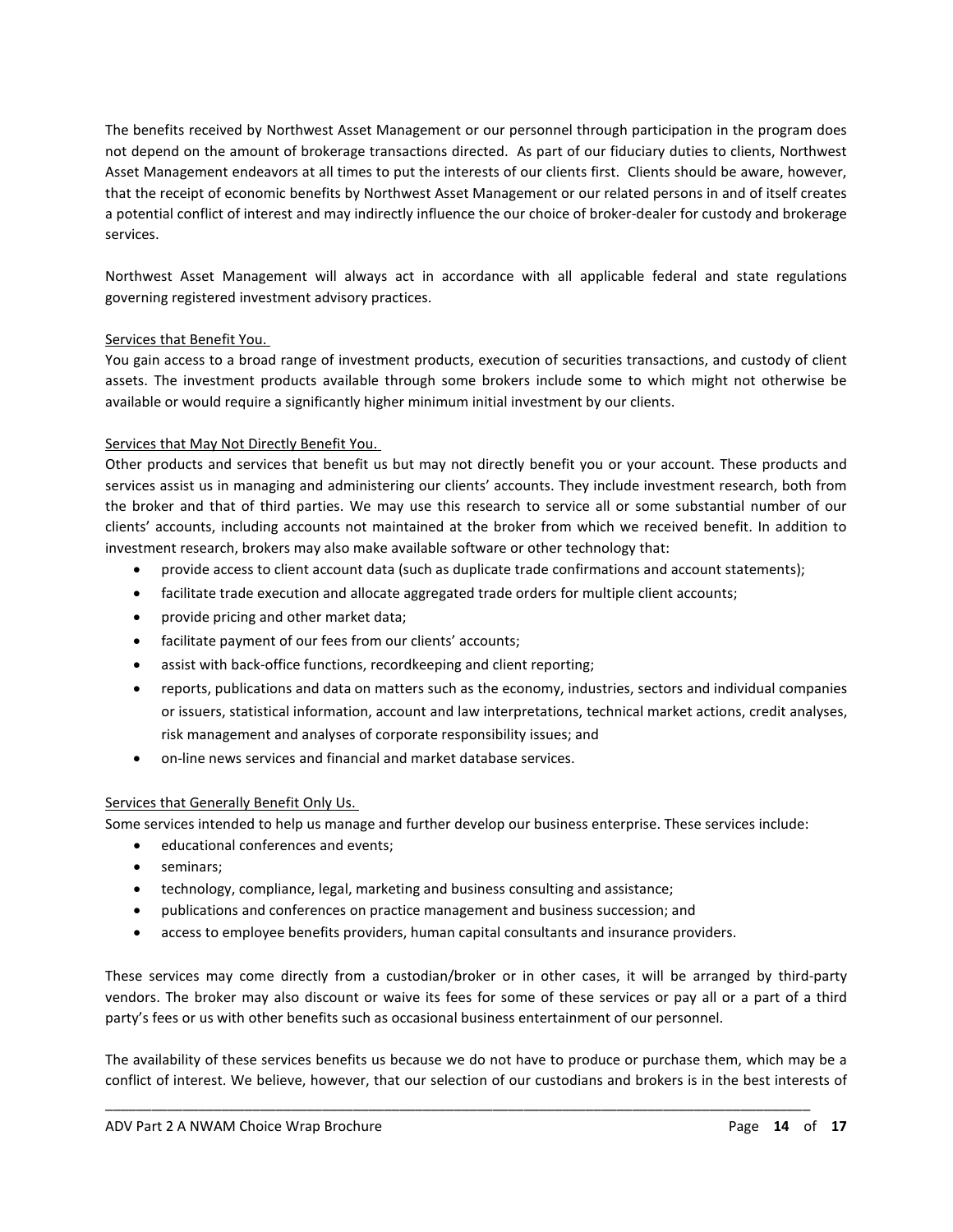our clients. It is primarily supported by the scope, quality and price of services and not just those services that benefit only us. In cases where minimum asset balances are required, we believe we will have no difficulties maintaining minimum valuation in order to avoid paying service fees or that maintaining them presents a material conflict of interest.

#### **Charles Schwab**

We receive an economic benefit from Schwab in the form of the support products and services it makes available to us and other independent investment advisors that have their clients maintain accounts at Schwab. The availability to us of Schwab's products and services is not based on us giving particular investment advice, such as buying particular securities for our clients.

## **TD Ameritrade**

Adviser participates in the institutional advisor program (the "Program") offered by TD Ameritrade Institutional. TD Ameritrade Institutional is a division of TD Ameritrade Inc., member FINRA/SIPC/NFA ("TD Ameritrade "), an unaffiliated SEC-registered broker-dealer and FINRA member. TD Ameritrade offers to independent investment advisors services which include custody of securities, trade execution, clearance and settlement of transactions. Adviser receives some benefits from TD Ameritrade through its participation in the Program.

As disclosed above, Adviser participates in TD Ameritrade's institutional customer program and Adviser may recommend TD Ameritrade to Clients for custody and brokerage services. There is no direct link between Adviser's participation in the program and the investment advice it gives to its Clients, although Adviser receives economic benefits through its participation in the program that are typically not available to TD Ameritrade retail investors. These benefits include the following products and services (provided without cost or at a discount): receipt of duplicate Client statements and confirmations; research related products and tools; consulting services; access to a trading desk serving Adviser participants; access to block trading (which provides the ability to aggregate securities transactions for execution and then allocate the appropriate shares to Client accounts); the ability to have advisory fees deducted directly from Client accounts; access to an electronic communications network for Client order entry and account information; access to mutual funds with no transaction fees and to certain institutional money managers; and discounts on compliance, marketing, research, technology, and practice management products or services provided to Adviser by third party vendors. TD Ameritrade may also have paid for business consulting and professional services received by Adviser's related persons.

Some of the products and services made available by TD Ameritrade through the program may benefit Adviser but may not benefit its Client accounts. These products or services may assist Adviser in managing and administering Client accounts, including accounts not maintained at TD Ameritrade. Other services made available by TD Ameritrade are intended to help Adviser manage and further develop its business enterprise. The benefits received by Adviser or its personnel through participation in the program do not depend on the amount of brokerage transactions directed to TD Ameritrade. As part of its fiduciary duties to clients, Adviser endeavors at all times to put the interests of its clients first. Clients should be aware, however, that the receipt of economic benefits by Adviser or its related persons in and of itself creates a potential conflict of interest and may indirectly influence the Adviser's choice of TD Ameritrade for custody and brokerage services.

Adviser also receives from TD Ameritrade certain additional economic benefits ("Additional Services") that may or may not be offered to any other independent investment advisors participating in the program. Specifically, the Additional Services include Tamarac. TD Ameritrade provides the Additional Services to Adviser in its sole discretion and at its own expense, and Adviser does not pay any fees to TD Ameritrade for the Additional Services. Adviser and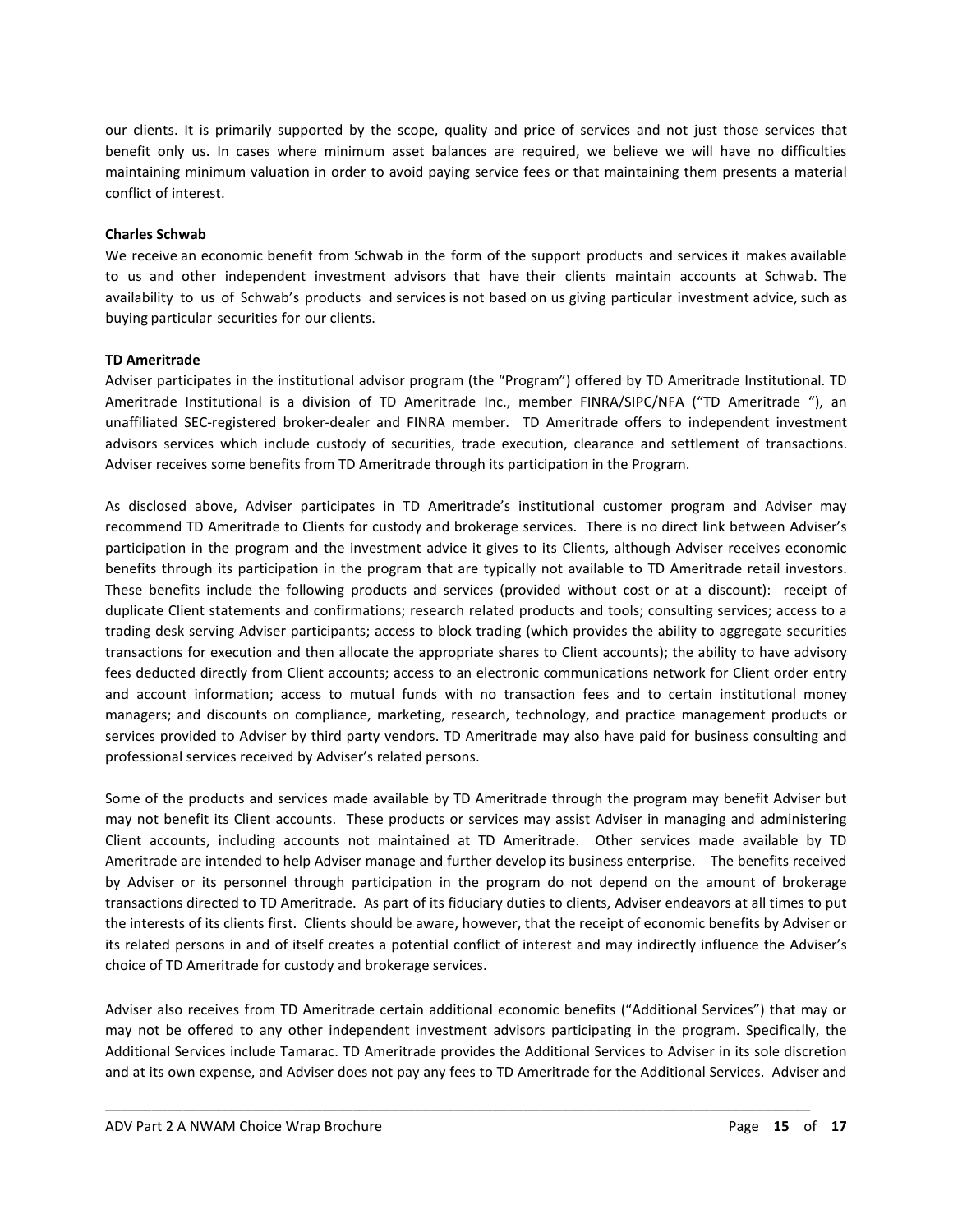TD Ameritrade have entered into a separate agreement ("Additional Services Addendum") to govern the terms of the provision of the Additional Services.

Adviser's receipt of Additional Services raises potential conflicts of interest. In providing Additional Services to Adviser, TD Ameritrade most likely considers the amount and profitability to TD Ameritrade of the assets in, and trades placed for, Adviser's Client accounts maintained with TD Ameritrade. TD Ameritrade has the right to terminate the Additional Services Addendum with Adviser, in its sole discretion, provided certain conditions are met. Consequently, in order to continue to obtain the Additional Services from TD Ameritrade, Adviser may have an incentive to recommend to its Clients that the assets under management by Adviser be held in custody with TD Ameritrade and to place transactions for Client accounts with TD Ameritrade. Adviser's receipt of Additional Services does not diminish its duty to act in the best interests of its Clients, including to seek best execution of trades for Client accounts.

#### *Your Custody and Brokerage Costs*

To provide this wrap program, we are charged a percentage of the dollar amount of assets or a transaction fee per trade in the account in lieu of commissions. These rates may be determined by committing a certain value of assets at a particular custodian/broker. This commitment benefits you because the overall rates you pay may be lower than they would be if we had not made the commitment.

#### *Prime Broker Services*

Northwest Asset Management may offer to certain qualified clients, trading services which gives us the ability to execute trades through other broker dealers. Certain affiliated persons of Northwest Asset Management may, in their capacities as registered representatives of PKS, receive commissions or other compensation for these transactions. A conflict of interest may exist when, as a PKS registered representative, a Northwest Asset Management advisor receives commissions or additional compensation from their own or other advisor recommendation to the client.

## *Compensation to Non-Advisory Personnel for Client Referrals*

Northwest Asset Management does not compensate anyone for client referrals.

#### *Custody*

Qualified custodians, Schwab Institutional, Fidelity Investments, TD Ameritrade and/or other custodians, hold clients' accounts. Northwest Asset Management may have custody of Client assets (i) where we have authority to withdraw advisory fees advisory fees upon our instruction to the custodian and (ii) where we request Client funds to be disbursed pursuant to a standing letter of authorization. With the exception aforementioned custody, and other than to withdraw advisory fees or to disburse funds or securities pursuant to a standing letter of authorization, Northwest Asset Management shall have no liability to the client for any loss or other harm to any property in the account, including any harm to any property in the account resulting from the insolvency of the custodian or any acts of the agents or associated persons of the custodian and whether or not the full amount or such loss is covered by the Securities Investor Protection Corporation ("SIPC") or any other insurance which may be carried by the custodian. The client understands that SIPC provides only limited protection for the loss of property held by a broker-dealer.

#### *Investment Discretion*

## Investment Management

Though our custodians, our clients provide signed permission to grant Northwest Asset Management ongoing and continual discretionary access to their accounts. This discretionary authority allows us to manage your account